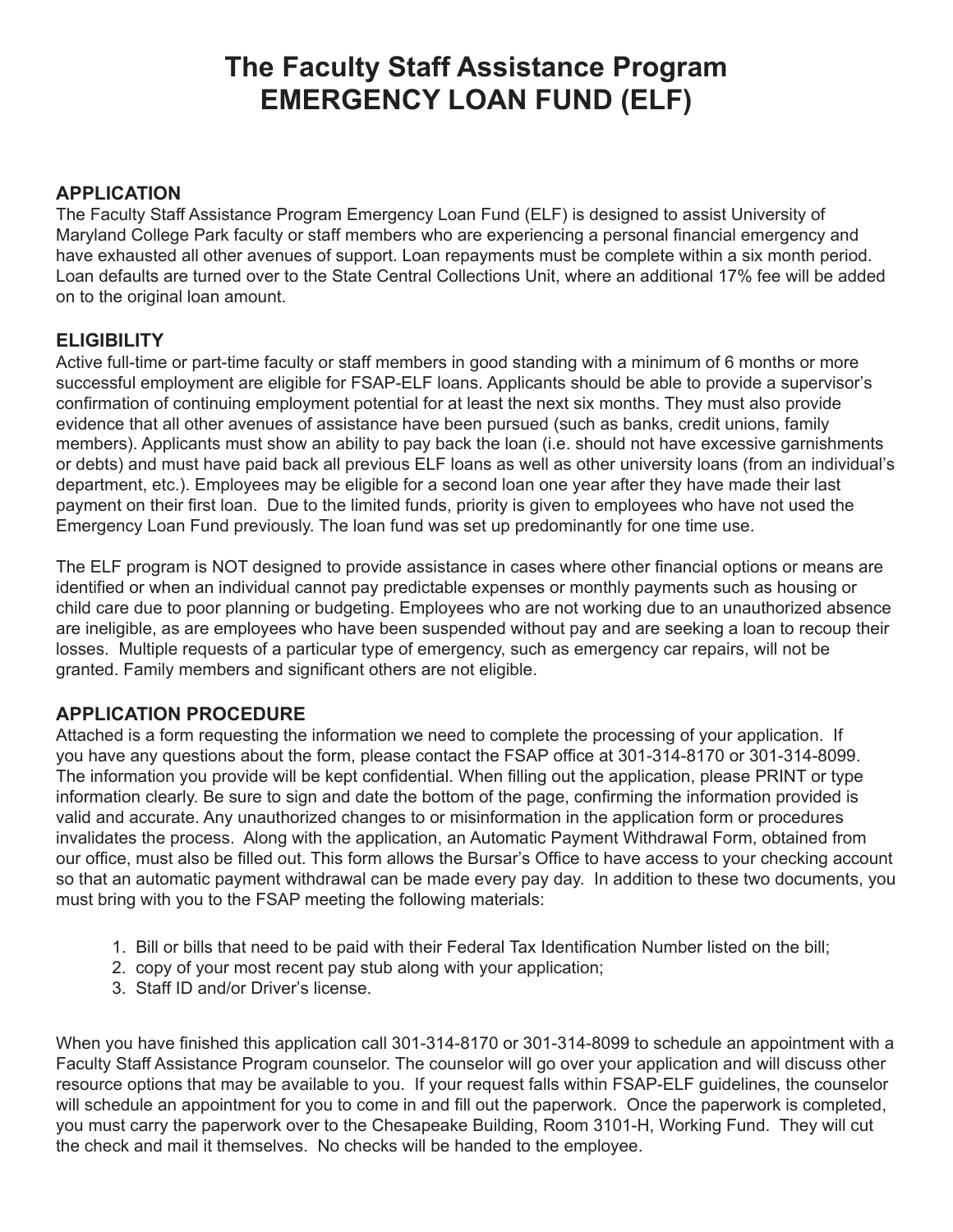### **CONFIDENTIAL**

|                                                           | UID#:____________________________                                                                                     |
|-----------------------------------------------------------|-----------------------------------------------------------------------------------------------------------------------|
|                                                           |                                                                                                                       |
|                                                           |                                                                                                                       |
|                                                           |                                                                                                                       |
|                                                           |                                                                                                                       |
|                                                           |                                                                                                                       |
| Annual Salary: \$                                         | Check One: □ Faculty/Post-Doc □ Non-Exempt Staff □ Exempt Staff □ Contract Staff □ Grad Student                       |
| What is the total amount of money you are requesting?     |                                                                                                                       |
| with a written estimate before repair work is performed.) |                                                                                                                       |
|                                                           | Have you ever filed for bankruptcy? $\Box$ Yes $\Box$ No If yes, When? Please state details:                          |
|                                                           | Do you plan to file for bankruptcy? □ Yes □ No If yes, please explain: ____________________________                   |
|                                                           | Other places (names and addresses) loans applied for and reason denied: Demonstrational control of the property       |
| organization? □ Yes □ No                                  | Have you ever sought financial counseling through the Consumer Credit Counseling Service or another                   |
|                                                           | Do you anticipate your employment at UM continuing for the next 6 months? $\Box$ Yes $\Box$ No If no, please explain: |
|                                                           | Have you been suspended without pay within the past 6 months? $\Box$ Yes $\Box$ No                                    |
| <b>Household Information</b>                              |                                                                                                                       |

- a. How many individuals are you financially responsible for and what are their ages?\_\_\_\_\_\_\_\_\_\_\_\_\_\_\_
- b. Do any of these individuals help pay the monthly household expenses? ❏ Yes ❏ No If yes, be sure to indicate on the next page only those portions of monthly expenses that you are personally responsible for: